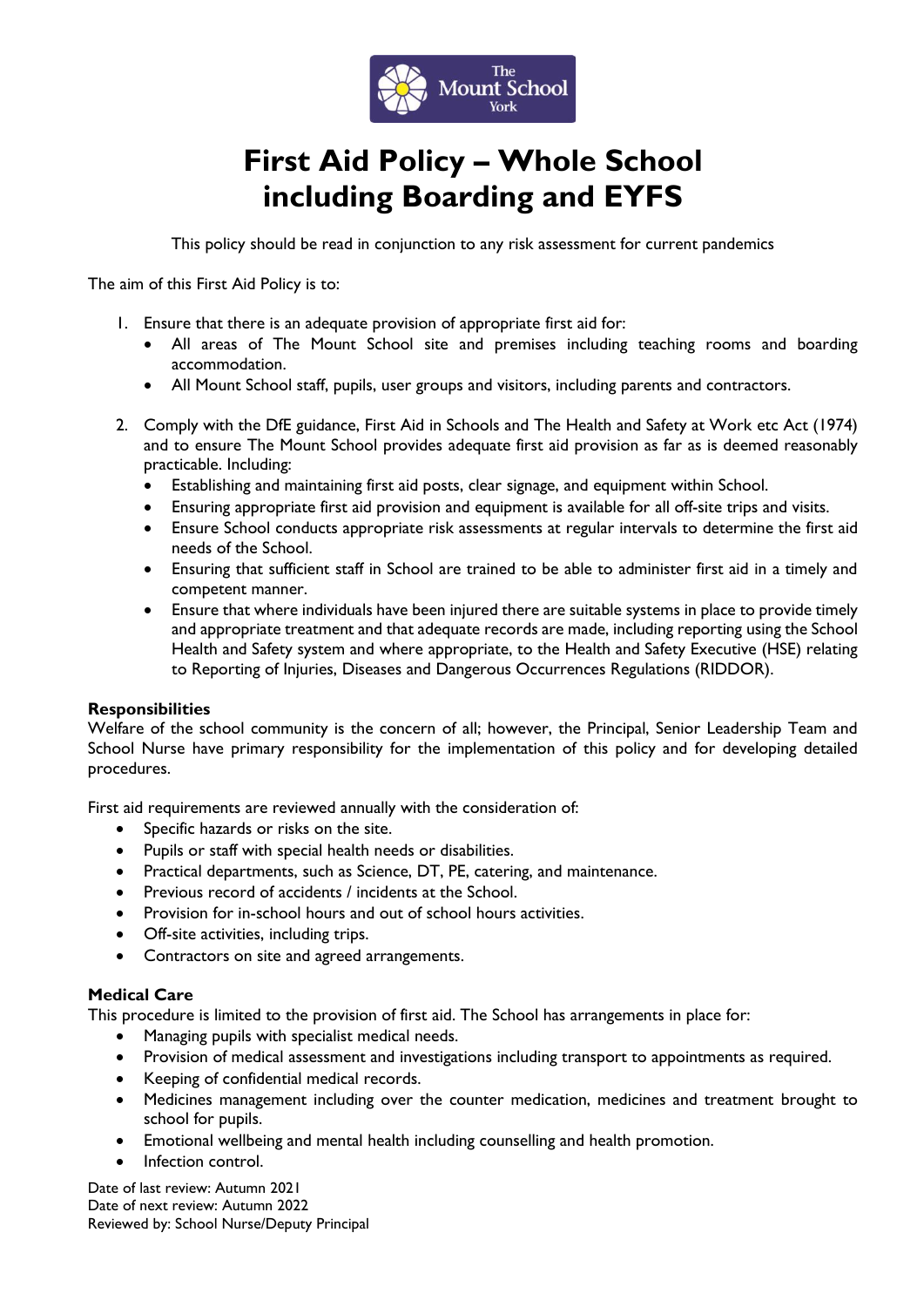# **Specific First Aid Provision**

## **First Aiders**

- First Aiders will give immediate help to those with common injuries or illnesses and those arising from specific hazards, and where necessary ensure that an ambulance or other professional medical help is called.
- The minimum suggested ratio (1 for every 100 people as a low-hazard area (HSE, 2014)) of trained first aiders is required.
- First aid training is refreshed every 3 years, as required.
- There is a requirement to have one qualified person on the School site when pupils are present.
- At least one person with a current Paediatric First Aid certificate must always be on the premises when EYFS children are on site and when accompanying the children on outings.
- All Level 2/3 Early Years workers who qualified on or after 30 June 2016 require a Paediatric First Aid Certificate.

## **First Aid Kits**

- First aid kits are provided in areas of the School where accidents are considered most likely, with signage indicating their location.
- The contents of a first aid kit are in accordance with the guidance given by the The Health & Safety (First Aid) Regulations 1981(including updates to 2020).
- One or two first aid kits are taken on organised school trips and sports events.
- First aid kits are replenished as necessary and regularly checked for contents and expiry dates by the School Nurse.
- Asthma inhalers: are kept in the boarding office, main school office, nursery 1 and 2, KS1 and KS2 landing, gymnasium office, poolside, and sports hall office.
- Burns kits: emergency burns kits are kept in the boarding office, main kitchen, science department, main school office, junior life science room and the college common room.
- Diabetes: an emergency diabetes glucose and blood testing kit is kept in the main school office.

Additional inhalers can only be administered to a pupil if a parent/guardian has signed a consent form for use of this inhaler. The following Government guidance is followed:

<https://www.gov.uk/government/publications/emergency-asthma-inhalers-for-use-in-schools>

<https://www.gov.uk/government/publications/supporting-pupils-at-school-with-medical-conditions--3>

## **First Aid Notices**

A list of members of staff (including their location) who are qualified First Aiders or Paediatric First Aiders is displayed on noticeboards in the school office, junior and senior staff rooms and boarding house and near the visible first aid kits in key areas around the site.

#### **Access to First Aid**

All pupils and staff are given information on the provision of first aid at their induction. All visitors and contractors as accompanied and accounted for by school staff, are directed to first aid assistance as required.

#### **Defibrillator**

The School has a defibrillator which is regularly checked by the School Nurse and is located under the desk at reception, which is a central location available to all staff.

When the defibrillator is needed the instructions for use are very clearly written on the machine and spoken clearly by the machine. The School Nurse carries out defibrillator training for staff as part of ongoing first aid training.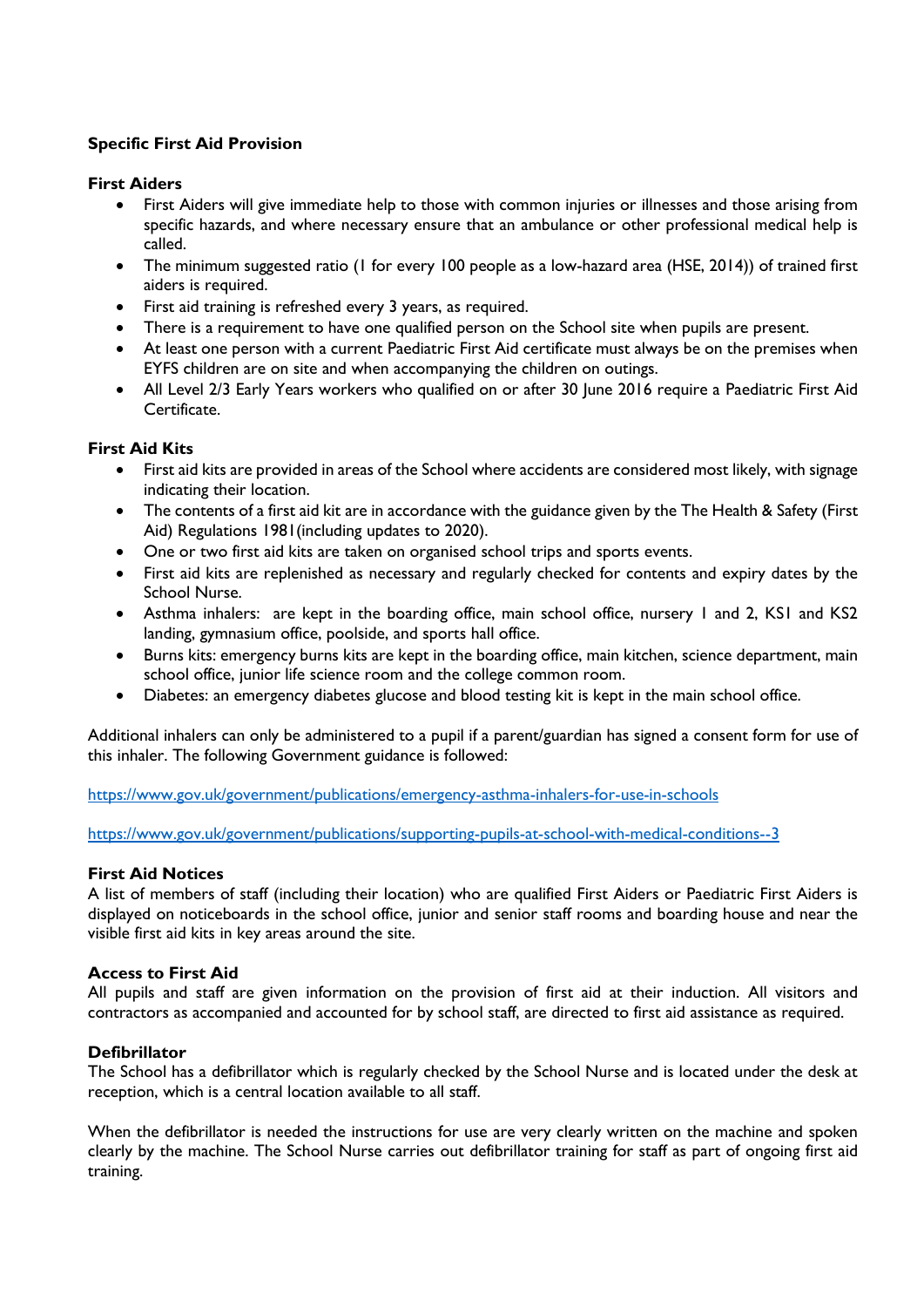If a defibrillator is needed at any time an ambulance must be called for.

## **Record Keeping**

Details of an incident which requires assessment by the School Nurse will be recorded in ISAMS. An accident form is completed for all accidents by the First Aider providing treatment and sent on to the School Nurse.

## **Calling an Ambulance**

The School Nurse is usually responsible for summoning an ambulance or for organising a member of staff to do so. However, any member of staff may call an ambulance if they judge that a medical emergency requires an ambulance immediately. Dependent on circumstances the School Nurse will escort the pupil to hospital or arrange for a colleague or parent to be in attendance. The attending First Aider will do this if out of hours, offsite or in a medical emergency. A member of staff will always stay with a pupil in hospital until their parent/guardian is able to attend.

## **Emergency Medical Treatment**

In accepting a place at the School, parents are requested to give their consent for emergency medical treatment, including general anaesthetic and surgical procedure under the NHS, if the School is unable to contact a parent.

## **Off-site and Out of Hours Provisions**

- In the case of off-site and out of hours provision, the First Aider present on the trip or present on site or in the boarding house, will attend to any incidents as they occur and fulfil the duties assumed of a trained First Aider.
- Boarding staff receive first aid training, understanding and treatment of serious medical conditions such as anaphylaxis and asthma as well as medicine management training. Contact phone details for additional medical assistance are provided in key areas, specifically for boarding staff out of medical centre hours.
- Outside of school term times, departments whose staff are at work, have access to first aid kits across the site.
- External groups hiring the School site are responsible for provision of their own First Aiders and appropriate equipment.

## **The Mount School Medical Centre**

- The School Nurse is responsible for providing first aid in the School's medical centre from 8.30am 4.30pm Monday to Friday, term-time only.
- The School Nurse administers first aid and deals with accidents and emergencies.
- The School Nurse will notify parents/guardians if a pupil suffers anything more than a minor injury or minor illness during the school day.
- In the case of:
	- A day or flexi-boarder: the School Nurse will contact the pupil's parent/guardian so that the pupil can be collected as appropriate.
	- A weekly or full boarder: the School Nurse will care for the pupil, and if appropriate, following discussion with the head of boarding will contact the parent/guardian so that the pupil can be collected and cared for offsite to prevent the spread of infection as per Public Health England's Guidance (2018), September 2020 recommendations.
- The School Doctor holds two appointment slots on Tuesdays Fridays which are available for weekly and full boarding pupils registered with the contracted GP provider. Additional appointments which are considered an emergency are available daily upon request.
- If a weekly or full boarding pupil is required to attend hospital for medical assessment or arranged appointment and it is deemed safe, they can travel via car. The School Nurse/School Receptionist will coordinate transport via taxi; an account with Fleetways Taxi Company is held. Accompaniment by a member of staff will be organised by the School Nurse.

#### **Students with Identified Medical Needs**

The medical conditions of pupils on ISAMs are kept up to date by the School Nurse so staff can access this information as needed.